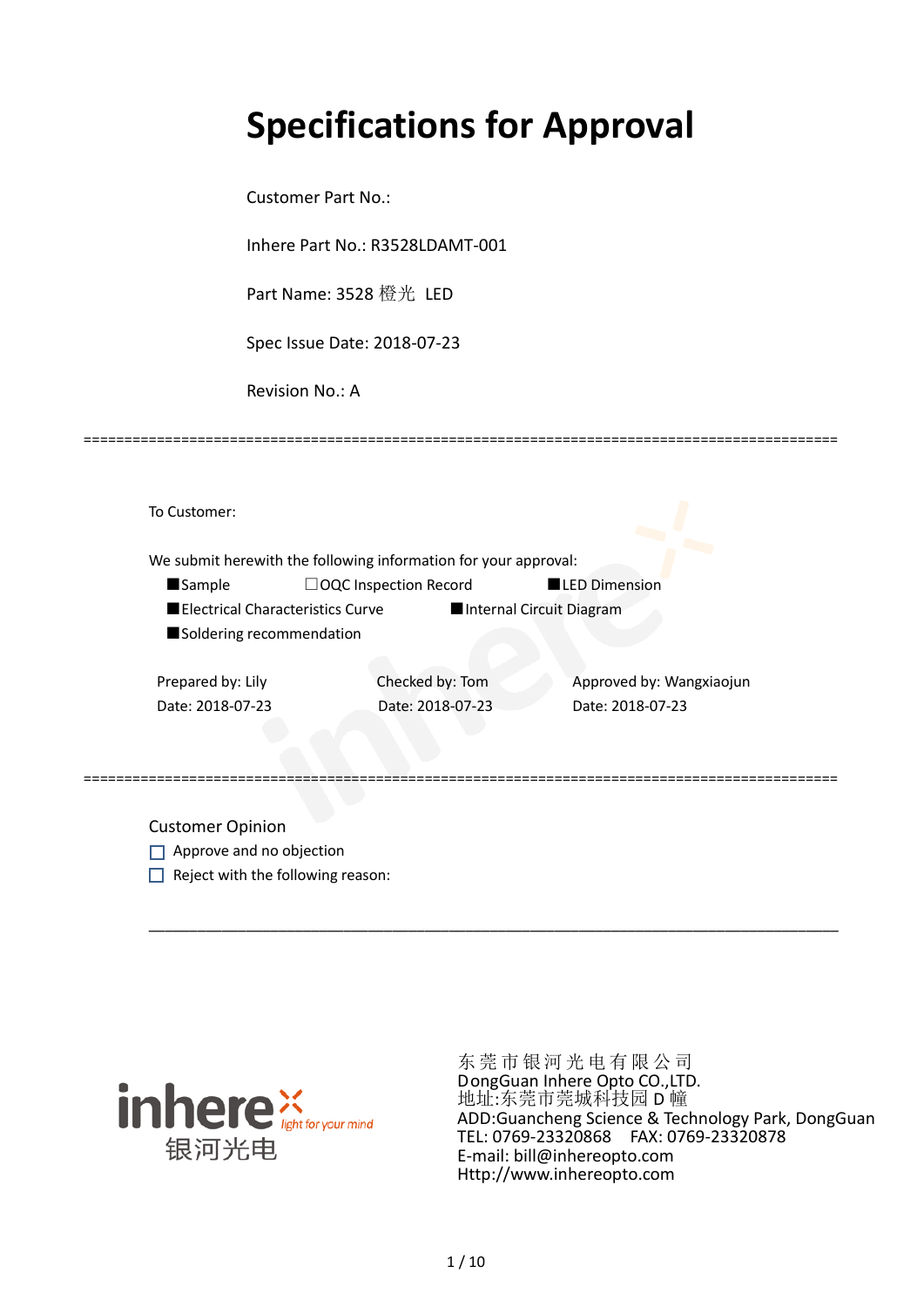#### **Features**

3.5mmⅹ2.8mm SMD LED, 3.55mm thickness

Low power consumption

Wide view angle

Package: 2000pcs/reel

RoHS Compliant

#### **Applications**

Ideal for back light and indicator

Various colors and lens types available



| Part No.       | Emitted color | Dice    | Resin | Lens color        |
|----------------|---------------|---------|-------|-------------------|
| R3528LDAMT-001 | Orange        | AlGaInP | Epoxy | Water transparent |

Notes:

- 1. All dimensions are in millimeters (inches);
- 2. Tolerances are ±0.2mm (0.008inch) unless otherwise noted.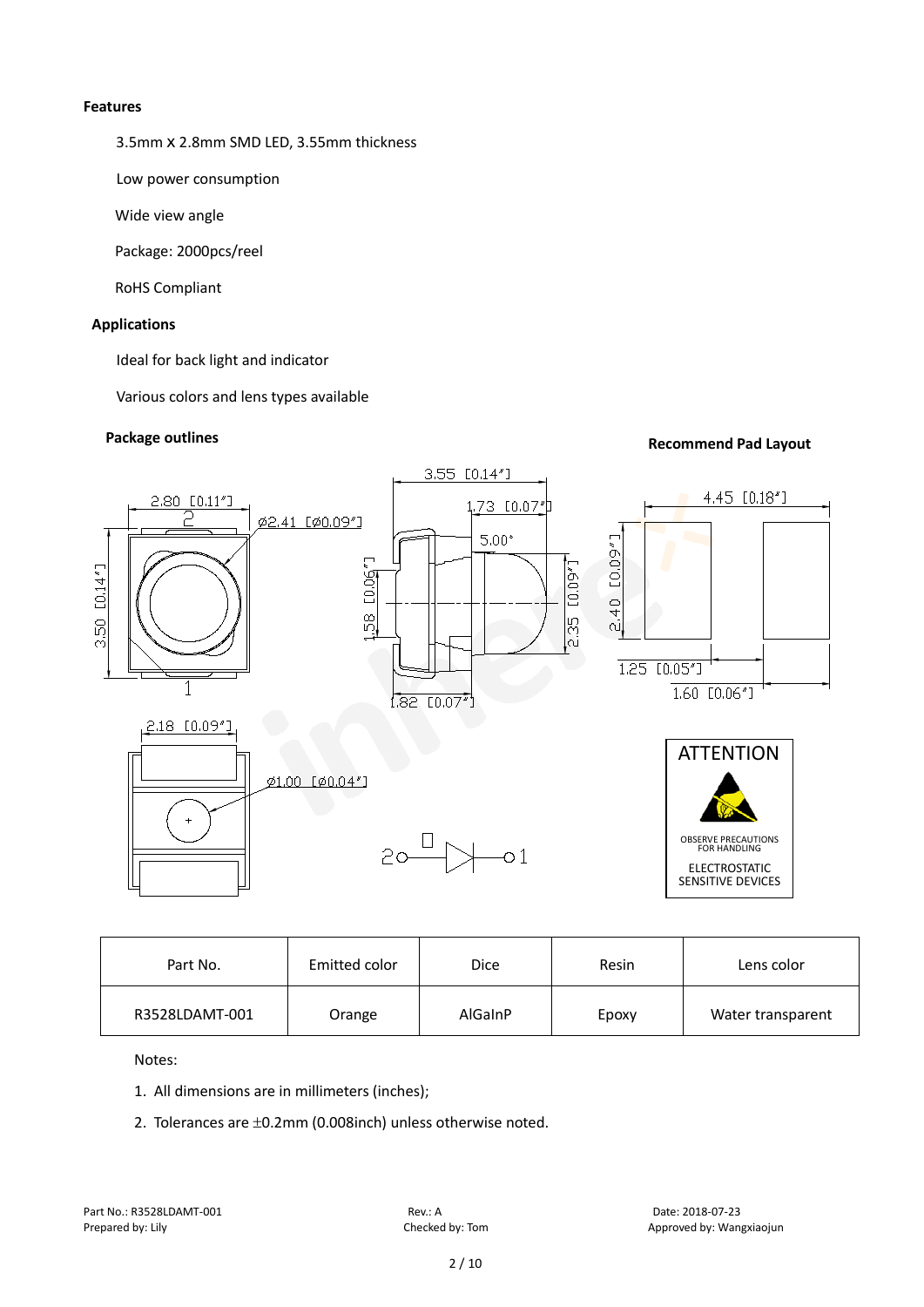## **Absolute Maximum Ratings (TA=25**℃)

| Parameter                              | Symbol      | Value      | Unit         |
|----------------------------------------|-------------|------------|--------------|
| Forward current                        |             | 30         | mA           |
| Reverse voltage                        | Vr          | 5          | V            |
| Power dissipation                      | Pd          | 72         | mW           |
| Operating temperature                  | Top         | $-40$ ~+80 | $^{\circ}$ C |
| Storage temperature                    | <b>Tstg</b> | $-40$ ~+85 | $^{\circ}$ C |
| Peak pulsing current (1/8 duty f=1kHz) | Ifp         | 125        | mA           |

### **Electro-Optical Characteristics (TA=25**℃)

|                             | <b>Test</b> | Symbol              | Value                    |                          |                          |        |
|-----------------------------|-------------|---------------------|--------------------------|--------------------------|--------------------------|--------|
| Parameter                   | Condition   |                     | Min                      | <b>Typ</b>               | Max                      | Unit   |
| Wavelength at peak emission | $If=20mA$   | $\lambda$ p         | --                       | 607                      |                          | nm     |
| Spectral half bandwidth     | $If=20mA$   | $\triangle \lambda$ | $\overline{\phantom{m}}$ | 17                       | $\overline{\phantom{a}}$ | nm     |
| Dominant wavelength         | $If=20mA$   | $\lambda$ d         | 600                      | $\overline{a}$           | 610                      | nm     |
| Forward voltage             | $If=20mA$   | Vf                  | 1.8                      | $\qquad \qquad -$        | 2.4                      | $\vee$ |
| Luminous intensity          | $If=20mA$   | I٧                  | 1000                     | 1550                     | $\overline{\phantom{a}}$ | mcd    |
| Viewing angle at 50% lv     | $If=10mA$   | $2 \theta 1/2$      | --                       | 25                       | $-$                      | Deg    |
| Reverse current             | $Vr = 5V$   | Ir                  | $-\,-$                   | $\overline{\phantom{m}}$ | 10                       | μA     |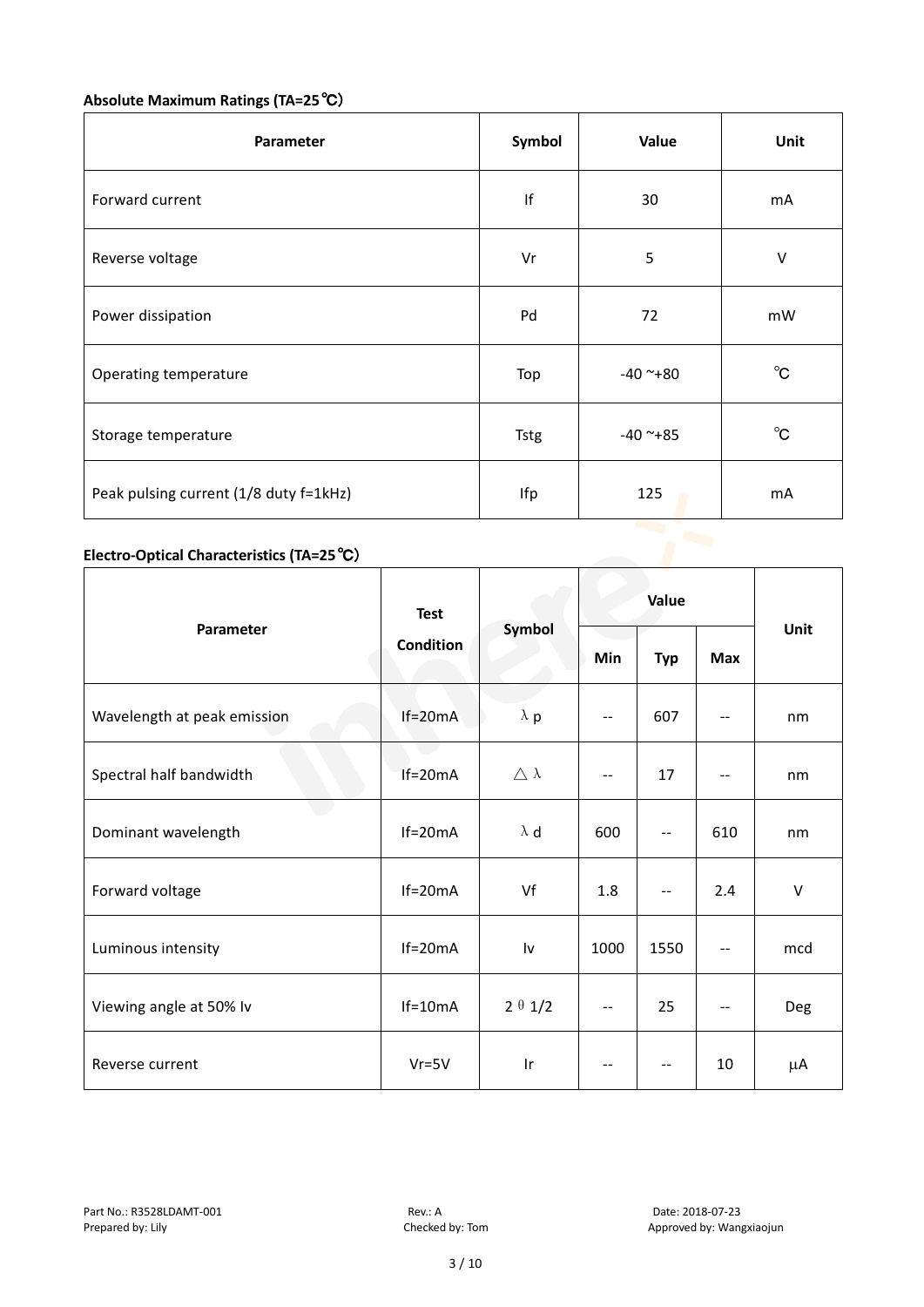#### **Optical characteristic curves**

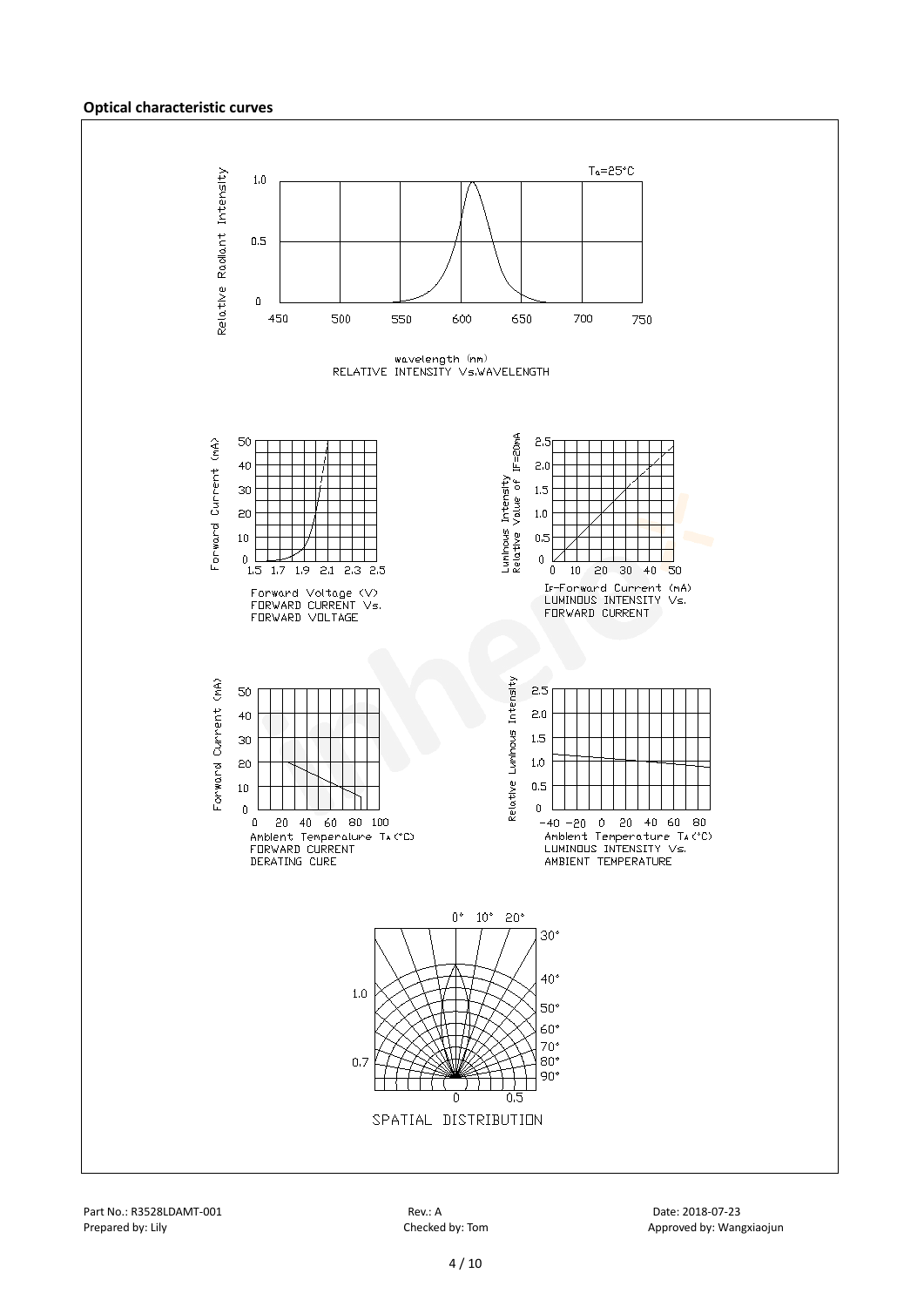#### **Reflow Profile**

Reflow Temp/Time



#### Notes:

- 1. We recommend the reflow temperature 240°C ( $\pm$ 5°C).the maximum soldering temperature should be limited to 260℃.
- 2. Don't cause stress to the epoxy resin while it is exposed to high temperature.
- 3. Number of reflow process shall be 2 times or less.

#### ■Soldering iron

Basic spec is  $\leq$  5sec when 320°C (±20°C). If temperature is higher, time should be shorter (+10°C $\rightarrow$ -1sec).

Power dissipation of iron should be smaller than 20W, and temperatures should be controllable .Surface temperature of the device should be under 350℃.

#### **Rework**

- 1. Customer must finish rework within 5 sec under 340℃.
- 2. The head of iron cannot touch copper foil
- 3. Twin-head type is preferred.



Avoid rubbing or scraping the resin by any object, during high temperature, for example reflow solder etc.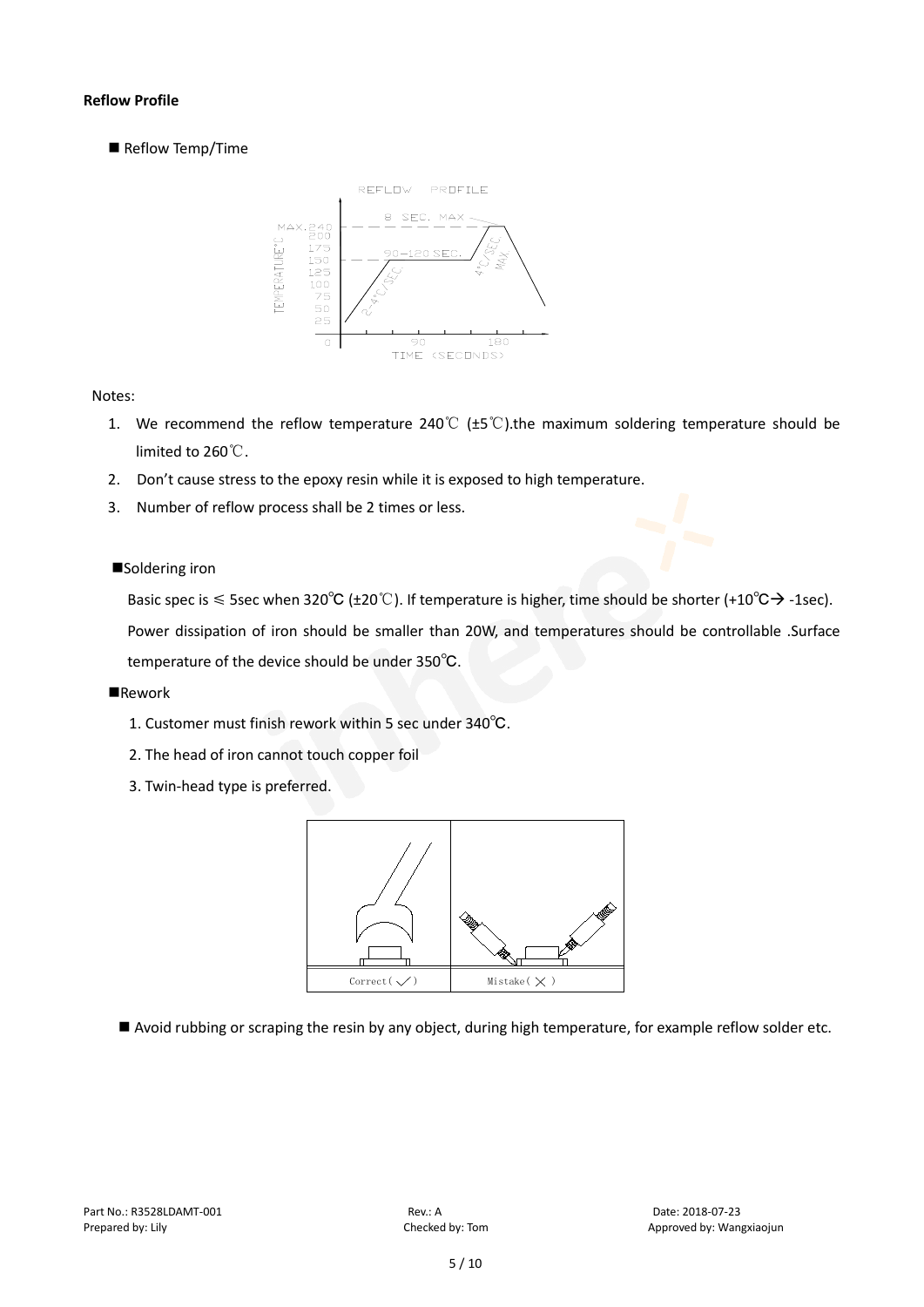#### T**est circuit and handling precautions**

Test circuit



- **Handling precautions**
- 1. Over-current-proof

Customer must apply resistors for protection; otherwise slight voltage shift will cause big current change

(Burn out will happen).

- 2. Shelf life in sealed bag: 12 month at 5℃~30℃ and <60% R.H;
- 3. After the package is opened:
- 3.1. It is recommended to baking before the first use: Baking condition:
- a.  $60±3^{\circ}$  x (36~48hrs) and <5%RH, taped reel type;
- b. 110±3℃ x (8~16hr), bulk type;
- 3.2 The products should be used within a week:
- a. It is recommended to baking before soldering when the pack is unsealed after 72hrs;
- b. Baking condition as 3.1 baking condition.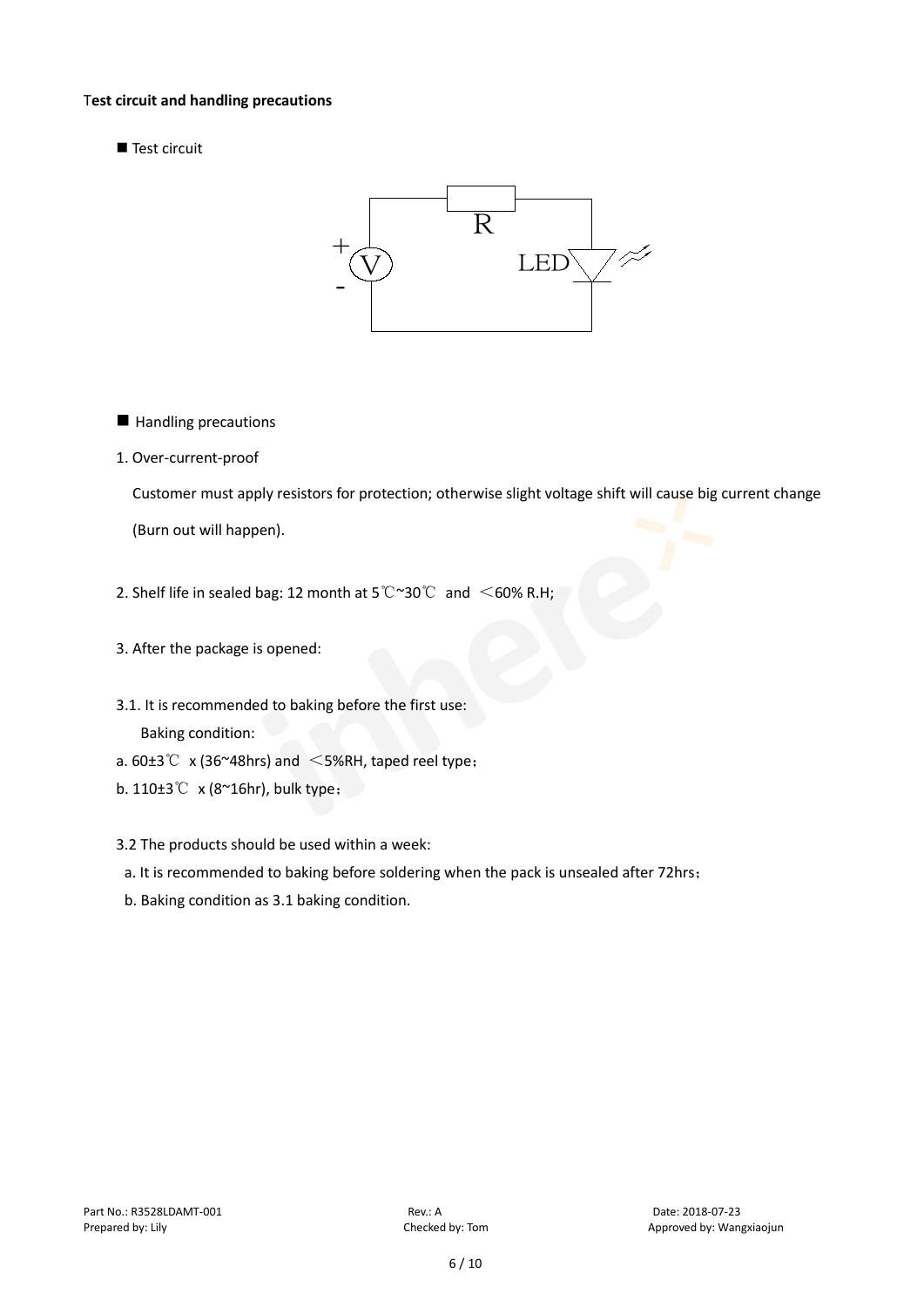#### **Test Items and Results of Reliability**

| <b>Test Item</b>                                  | <b>Test Conditions</b>                                                         | <b>Standard</b><br><b>Test Method</b> | <b>Note</b> | <b>Number of</b><br><b>Test</b> |
|---------------------------------------------------|--------------------------------------------------------------------------------|---------------------------------------|-------------|---------------------------------|
| <b>Reflow Soldering</b>                           | Ta=260 $\pm$ 5 °C, Time=10 $\pm$ 2S                                            | JB/T 10845-2008                       | 3times      | 0/22                            |
| Salt Atmosphere                                   | Ta=35±3°C, PH=6.5 $\sim$ 7.2                                                   | GB/T 2423.17-2008                     | 24hrs       | 0/22                            |
| Temperature Cycling                               | -40 $±5^{\circ}$ C<br>$30±1$ min<br>个→(25℃/5±1min)↓<br>100±5°C<br>$30±1$ min   | GB/T 2423.22-2012                     | 100cycles   | 0/22                            |
| <b>Thermal Shock</b>                              | Ta=-40±5 $\degree \text{C}$ $\sim$ 100±5 $\degree \text{C}$ ,<br>15±1min dwell | GB/T 2423.22-2012                     | 100cycles   | 0/22                            |
| High Humidity High Temp.<br>Cycling               | Ta=30±5 °C $\sim$ 65±5 °C,<br>90±5%RH,24hrs/1cycle                             | GB/T 2423.4-2008                      | 10cycles    | 0/22                            |
| High Humidity High Temp.<br>Storage Life          | Ta=85±5 °C, $\psi$ (%)=85±5%RH                                                 | GB/T 2423.3-2006                      | 1000hrs     | 0/22                            |
| High Temperature<br><b>Storage Life</b>           | Ta=100±5°C, non-operating                                                      | GB/T 2423.2-2008                      | 1000hrs     | 0/22                            |
| Low Temperature<br>Storage Life                   | Ta=-40±5℃, non-operating                                                       | GB/T 2423.1-2008                      | 1000hrs     | 0/22                            |
| Life Test                                         | Ta=26±5°C,@20mA,<br>$\psi$ (%)=25%RH~55%RH                                     |                                       | 1000hrs     | 0/22                            |
| High Humidity High Temp.<br><b>Operating Life</b> | Ta=85±5 $\degree$ C, @20mA,<br>$\psi$ (%)=85%RH                                | GB/T 2423.3-2006                      | 500hrs      | 0/22                            |
| Low Temperature<br><b>Operating Life</b>          | Ta=-20±5℃,@20mA                                                                | GB/T 2423.1-2008                      | 1000hrs     | 0/22                            |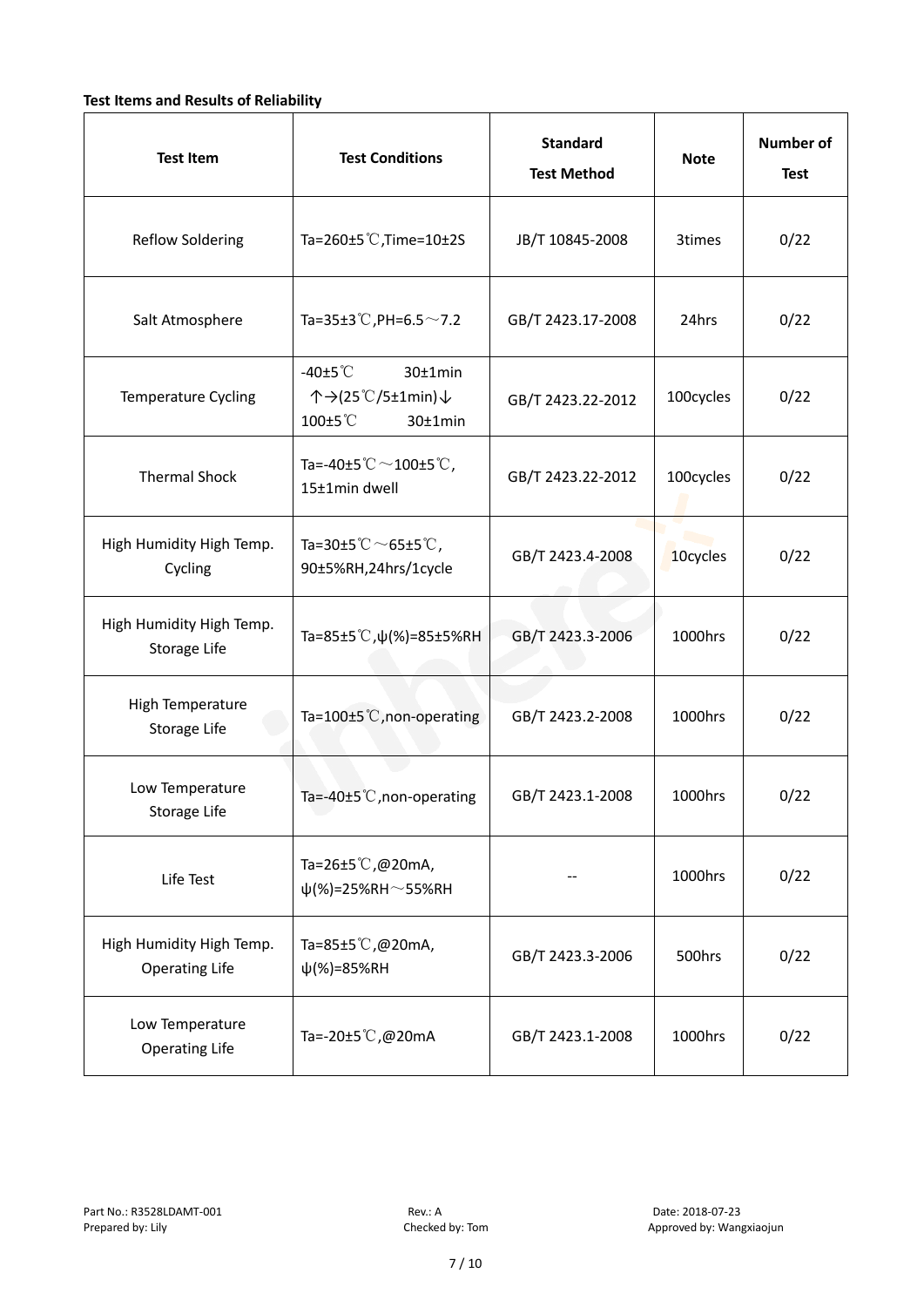#### **Forward Voltage Rank Combination (IF=20mA)**

| Rank | Min.    | Max. | Unit |
|------|---------|------|------|
| 7    | $1.8\,$ | 1.9  |      |
| 8    | 1.9     | 2.0  |      |
| 9    | 2.0     | 2.1  |      |
| A    | 2.1     | 2.2  | V    |
| B    | 2.2     | 2.3  |      |
| ┌    | 2.3     | 2.4  |      |

#### **Luminous Intensity Rank Combination (IF=20mA)**

| Rank                                           | Min. | Max. | Unit |  |
|------------------------------------------------|------|------|------|--|
|                                                | 1000 | 1250 |      |  |
| U                                              | 1250 | 1600 |      |  |
| V                                              | 1600 | 2000 | mcd  |  |
| W                                              | 2000 | 2500 |      |  |
| X                                              | 2500 | --   |      |  |
| Dominant wavelength Rank Combination (IF=20mA) |      |      |      |  |

#### **Dominant wavelength Rank Combination (IF=20mA)**

| Rank      | Min. | Max. | Unit |
|-----------|------|------|------|
| Oa        | 600  | 602  |      |
| Ob        | 602  | 604  |      |
| Oc        | 604  | 606  | nm   |
| Od        | 606  | 608  |      |
| <b>Oe</b> | 608  | 610  |      |

#### **Group Name on Label (Example DATA: 9 U Ob 20)**

| <b>DATA: 9 U Ob 20</b>                              | Vf(V)           | Iv (mcd)  | λd (nm)          | <b>Test Condition</b> |
|-----------------------------------------------------|-----------------|-----------|------------------|-----------------------|
| 9 $\rightarrow$ U $\rightarrow$ Ob $\rightarrow$ 20 | $2.0^{\sim}2.1$ | 1250~1600 | $602^{\circ}604$ | $IF=20mA$             |

#### Notes:

- 1. The tolerance of luminous intensity (Iv ) is  $\pm 15\%$ .
- 2. The tolerance of dominant wavelength is ±1nm.
- 3. This specification is preliminary.
- 4. This specification is a standard specification of our factory, can make in accordance with customer's special requirement.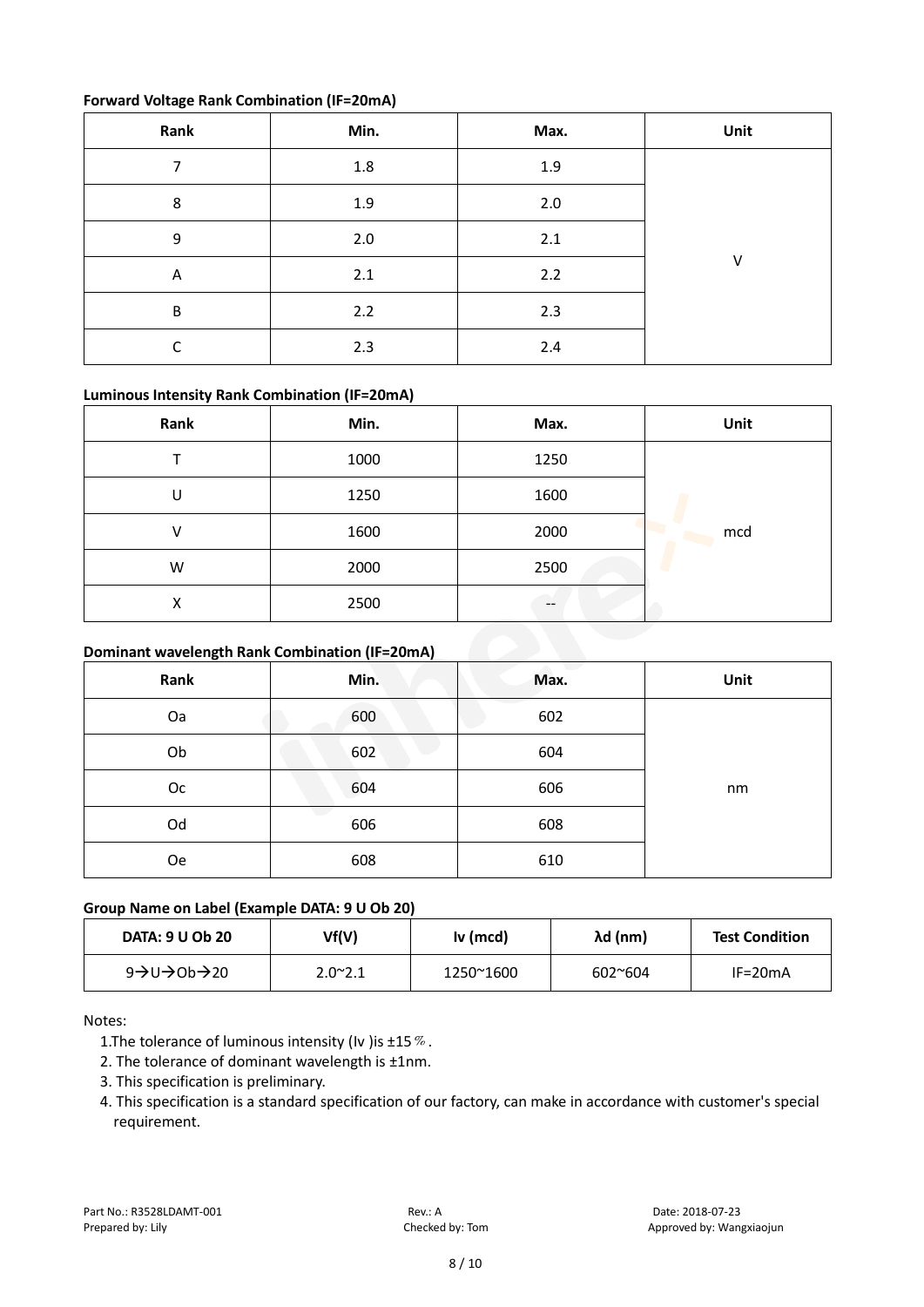#### **3528+Lens Series SMD Top LED Lamps Packaging Specifications**







#### **Dimensions of Tape (Unit: mm)**



#### **Arrangement of Tape**



#### Notes:

- 1. Empty component pockets are sealed with top cover tape;
- 2. The maximum number of missing lamps is two;
- 3. The cathode is oriented towards the tape sprocket hole;
- 4. 2,000pcs/Reel